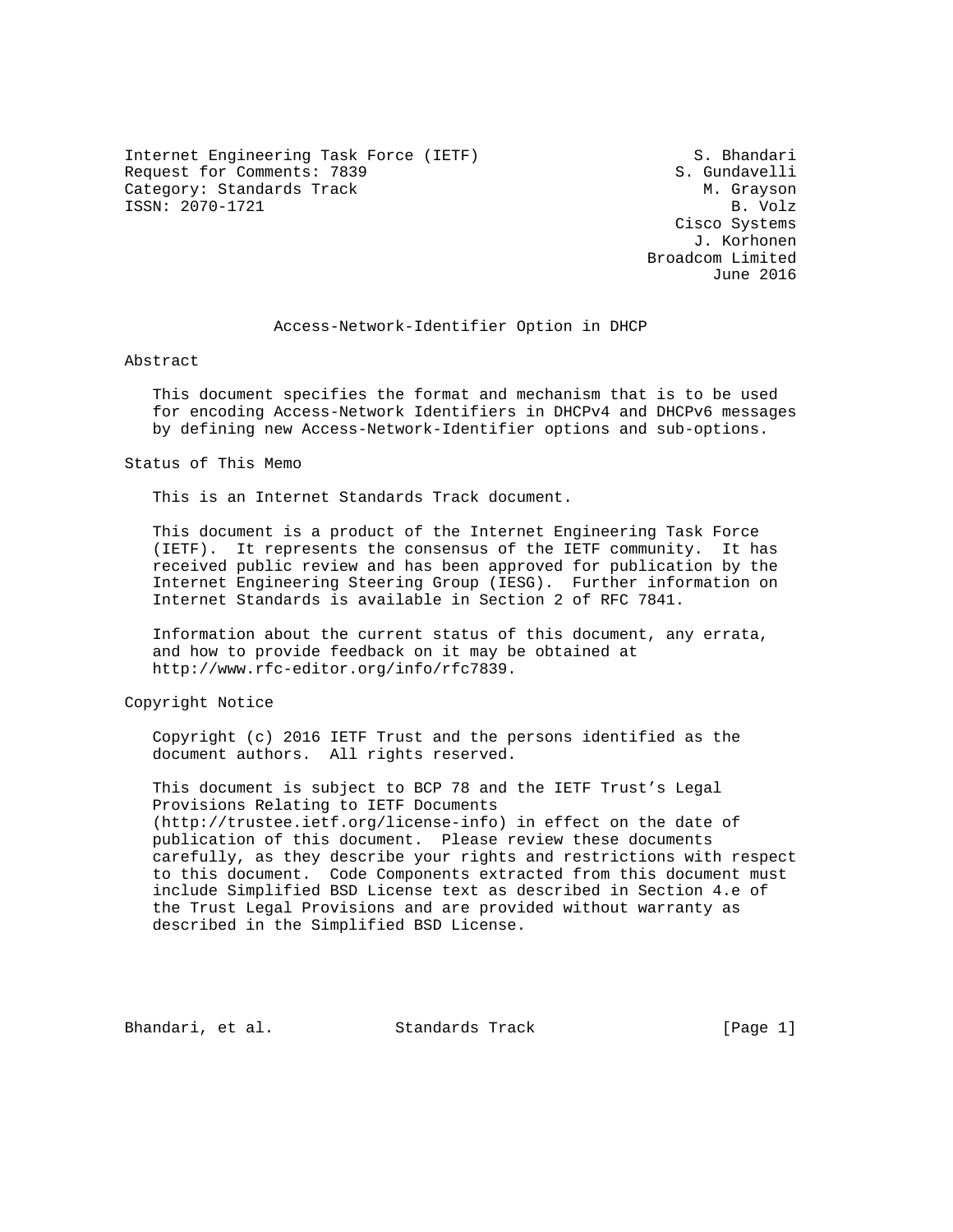| Table of Contents |
|-------------------|
|-------------------|

| 1.                                                                                                                                  | 3              |
|-------------------------------------------------------------------------------------------------------------------------------------|----------------|
| 2.                                                                                                                                  | $\overline{3}$ |
| 3.<br>$Terminology \ldots \ldots \ldots \ldots \ldots \ldots \ldots \ldots \ldots$                                                  | $\overline{4}$ |
| DHCPv4 Access-Network-Identifier Option<br>4.                                                                                       | 5              |
| DHCPv4 Access-Network-Identifier Sub-options<br>4.1                                                                                 | 5              |
| DHCPv4 Access-Technology-Type Sub-option<br>4.2.                                                                                    | 6              |
| 4.3. DHCPv4 Network-Identifier Sub-options                                                                                          | 7              |
| 4.3.1. DHCPv4 Network-Name Sub-option                                                                                               | 7              |
| 4.3.2. DHCPv4 Access-Point-Name Sub-option                                                                                          | 8              |
| 4.3.3. DHCPv4 Access-Point-BSSID Sub-option                                                                                         | 9              |
| DHCPv4 Operator-Identifier Sub-options<br>4.4.                                                                                      | 9              |
| 4.4.1. DHCPv4 Operator-Identifier Sub-option                                                                                        | 9              |
| 4.4.2. DHCPv4 Operator-Realm Sub-option                                                                                             | 10             |
| DHCPv6 Access-Network-Identifier Options<br>5 <sub>1</sub>                                                                          | 10             |
| 5.1. DHCPv6 Access-Technology-Type Option                                                                                           | 11             |
| 5.2. DHCPv6 Network-Identifier Options                                                                                              | 11             |
| 5.2.1. DHCPv6 Network-Name Option                                                                                                   | 12             |
| 5.2.2. DHCPv6 Access-Point-Name Option                                                                                              | 12             |
| 5.2.3. DHCPv6 Access-Point-BSSID Option                                                                                             | 13             |
| 5.3. DHCPv6 Operator-Identifier Options                                                                                             | 13             |
| 5.3.1. DHCPv6 Operator-Identifier Option                                                                                            | 13             |
| 5.3.2. DHCPv6 Operator-Realm Option                                                                                                 | 14             |
| б.                                                                                                                                  | 14             |
| 7.                                                                                                                                  | 15             |
| 8.                                                                                                                                  | 16             |
| 9.                                                                                                                                  | 17             |
| 10. References .<br>the contract of the contract of the contract of the contract of the contract of the contract of the contract of | 18             |
| Normative References<br>10.1.                                                                                                       | 18             |
| Informative References<br>10.2.                                                                                                     | 18             |
| Acknowledgements                                                                                                                    | 19             |
| Authors' Addresses<br>المتناول والمتناول والمتناول والمناول والمناول والمناول والمناول والمناول                                     | 20             |
|                                                                                                                                     |                |

Bhandari, et al. Standards Track [Page 2]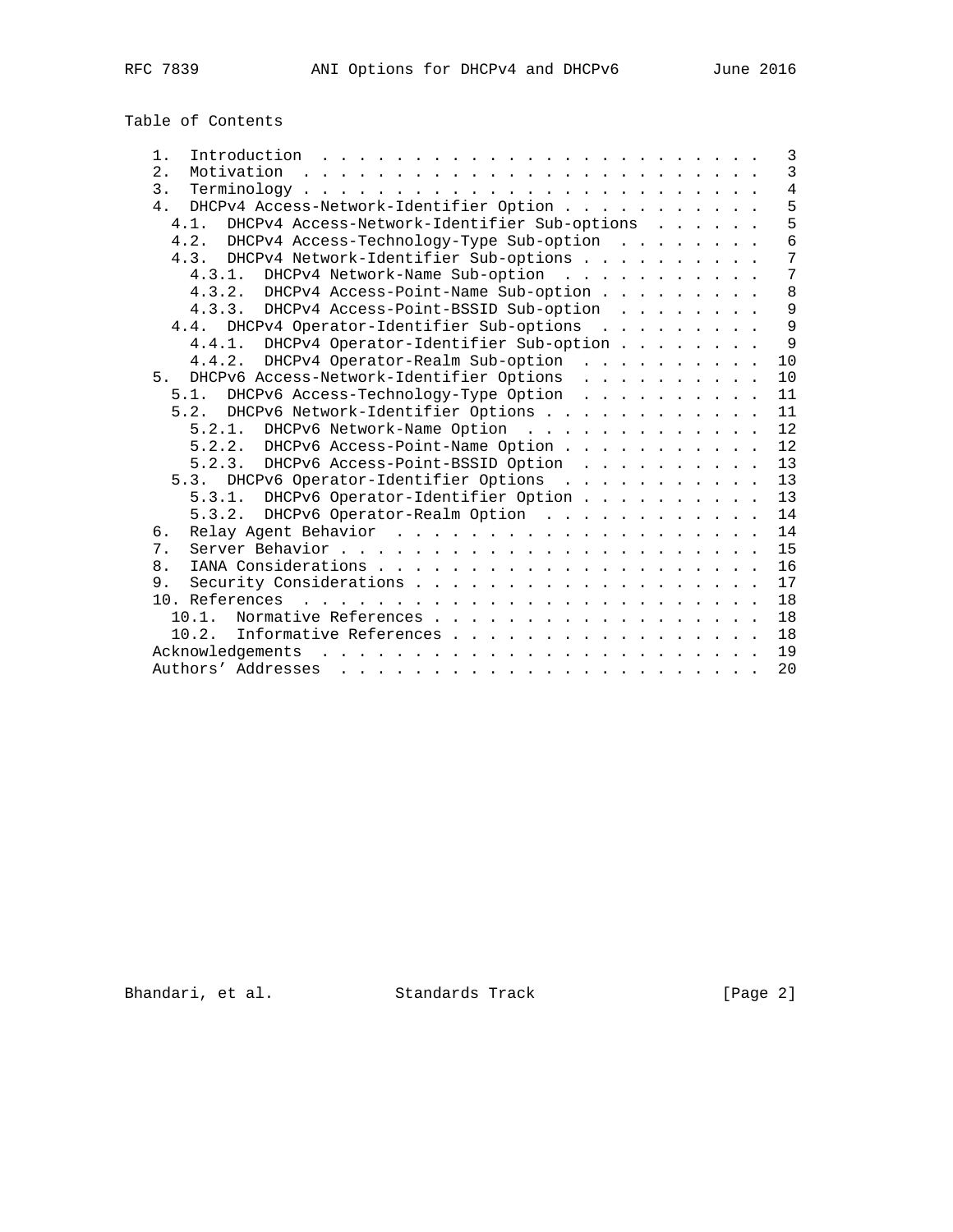#### 1. Introduction

 Access-network identification of a network device has a range of applications. For example, the Local Mobility Anchor (LMA) in a Proxy Mobile IPv6 (PMIPv6) domain is able to provide service treatment for the mobile node's traffic based on the access network to which the mobile node is attached.

 This document specifies the Dynamic Host Configuration Protocol for IPv4 (DHCPv4) [RFC2131] and the Dynamic Host Configuration Protocol for IPv6 (DHCPv6) [RFC3315] options for access-network identification that is added by the relay agent in the DHCPv4 or DHCPv6 messages sent towards the server. The scope of applicability for this option is between a DHCP relay agent and a mobile access gateway where the same operator typically operates both these functions

 A DHCP relay agent that is aware of the access network and access operator adds this information in the DHCP messages. This information can be used to provide differentiated services and policing of traffic based on the access network to which a client is attached. Examples of how this information can be used in mobile networks can be found in [RFC6757].

#### 2. Motivation

 PMIPv6 [RFC5213] can be used for supporting network-based mobility management in various types of network deployments. The network architectures, such as service provider Wi-Fi access aggregation or WLAN integrated mobile packet core, are examples where PMIPv6 is a component of the overall architecture. Some of these architectures require the ability of the LMA [RFC5213] to provide differentiated services and policing of traffic to the mobile nodes based on the access network to which they are attached. Policy systems in mobility architectures, such as Policy and Charging Control (PCC) [TS23203] and Access Network Discovery and Selection Function (ANDSF) [TS23402] in the 3GPP system, allow configuration of policy rules with conditions based on the access-network information. For example, the service treatment for the mobile node's traffic may be different when they are attached to an access network owned by the home operator than when owned by a roaming partner. In the case of access networks based on IEEE 802.11, the service treatment can also be different based on the configured Service Set Identifiers (SSIDs). Other examples of services include the operator's ability to apply tariff based on the location.

 The PMIPv6 extension as specified in [RFC6757] defines PMIPv6 options to carry Access-Network Identifiers in PMIPv6 signaling from the Mobile Access Gateway (MAG) to the LMA. The MAG can learn this

Bhandari, et al. Standards Track [Page 3]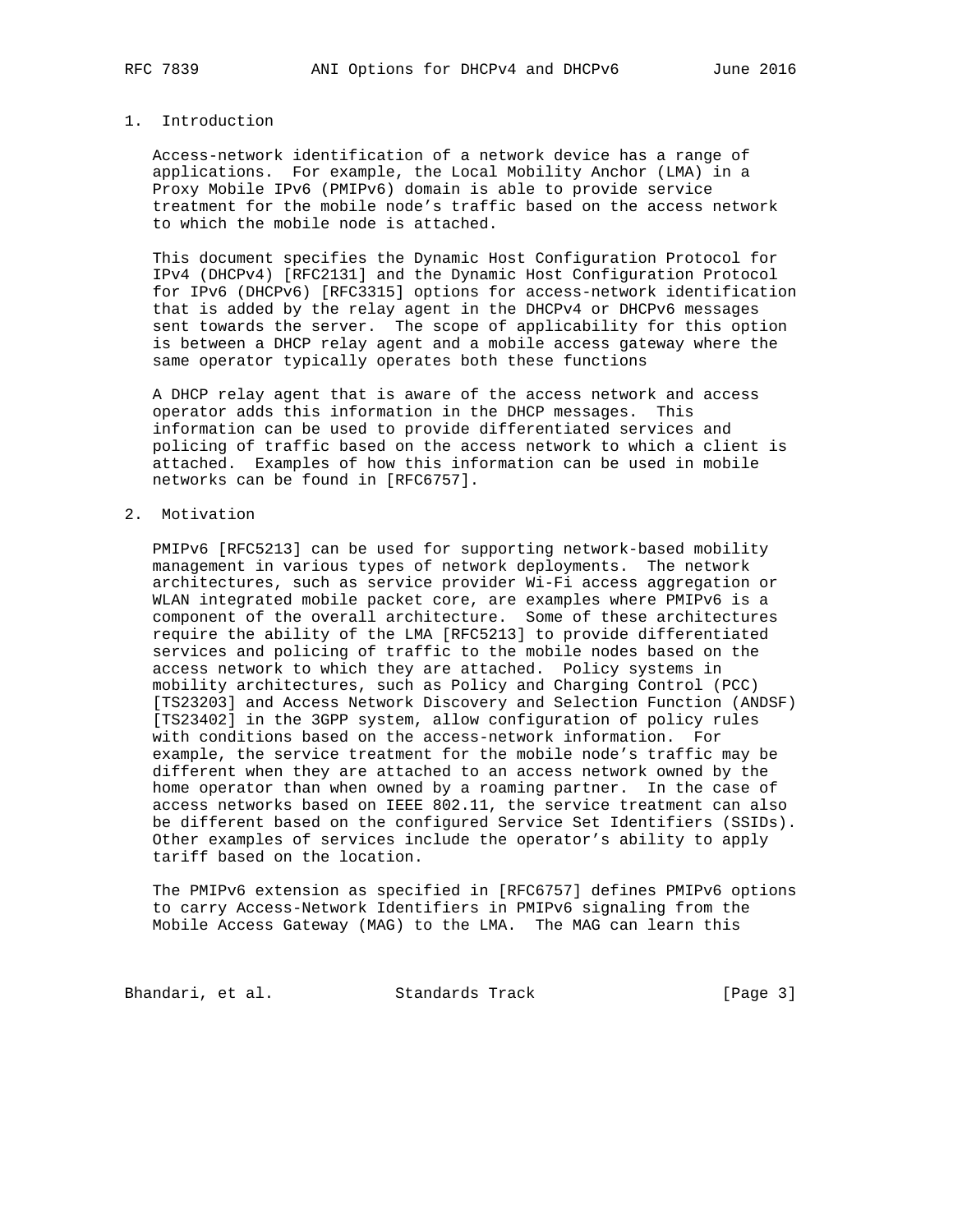information from the DHCP options as inserted by the DHCP relay agent in the access network. If the MAG relays the DHCP messages to the LMA as specified in [RFC5844], this information can be inserted by the MAG towards the LMA in the forwarded DHCP messages.

 Figure 1 illustrates an example of PMIPv6 deployment. In this example, the access network is based on IEEE 802.11 technology, the DHCP relay agent function is located on the Access Point (AP), and the DHCP server function is located on the MAG. The MAG delivers the information elements related to the access network to the LMA over PMIPv6 signaling messages. The MAG obtains these information elements from the DHCP relay agent as per this specification. The information elements related to the access network include the SSID of the used IEEE 802.11 network, the geo-location of the access network to which the mobile node is attached, and the identity of the operator running the IEEE 802.11 access-network infrastructure.

> SSID: IETF-1 Operator-Identifier: provider1.example

 $+--+$  |AP|-----------. {Access-Specific Policies) +--+ | (DHCP Server) \_-----\_ | (DHCP Relay) +-----+ \_( )\_ +-----+ | MAG |-=========( PMIPv6 )======-| LMA |- +-----+ (\_ Tunnel\_) +-----+ +--+ | '-----' |AP|-----------'  $+ - - +$  (DHCP Relay) SSID: IETF-2 Operator-Identifier: provider2.example

Access Networks Attached to MAG

3. Terminology

 The key words "MUST", "MUST NOT", "REQUIRED", "SHALL", "SHALL NOT", "SHOULD", "SHOULD NOT", "RECOMMENDED", "MAY", and "OPTIONAL" in this document are to be interpreted as described in [RFC2119].

 All the DHCP-related terms used in this document are to be interpreted as defined in DHCPv4 [RFC2131] and DHCPv6 [RFC3315] specifications. "DHCP message" refers to both DHCPv4 and DHCPv6 messages throughout this document.

Bhandari, et al. Standards Track [Page 4]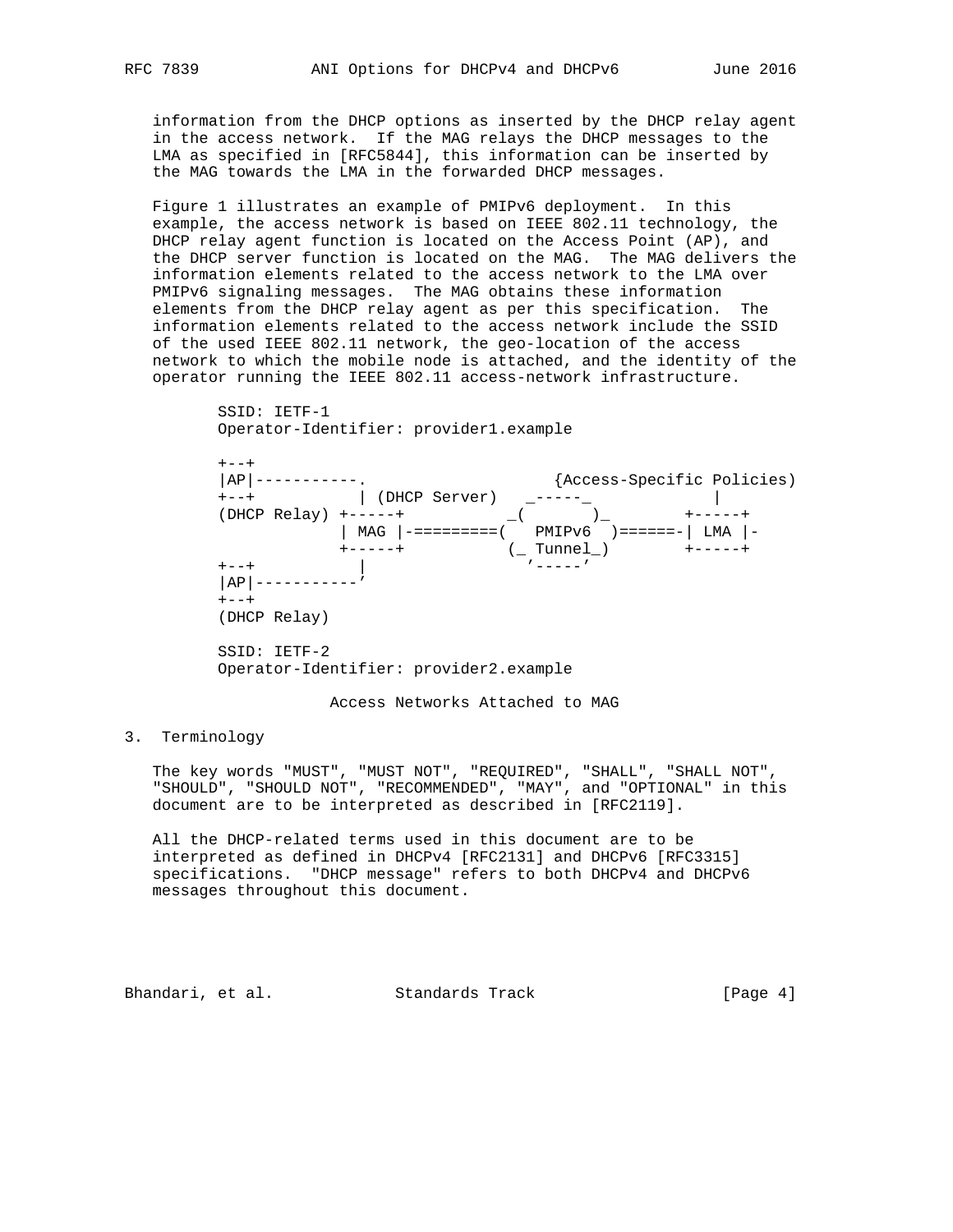All the mobility-related terms used in this document are to be interpreted as defined in the PMIPv6 specifications [RFC5213] and [RFC5844]. Additionally, this document uses the following abbreviations:

Service Set Identifier (SSID)

 The Service Set Identifier (SSID) identifies the name of the IEEE 802.11 network. The SSID differentiates from one network to the other.

Operator-Identifier

 The Operator-Identifier is the Structure of Management Information (SMI) Network Management Private Enterprise Code of the IANA maintained "Private Enterprise Numbers" registry [SMI]. It identifies the operator running the access network where the client is attached.

4. DHCPv4 Access-Network-Identifier Option

 The Access-Network Identifier (ANI) carries information related to the identity of the access network to which the client is attached. This information includes access-technology type, network identifier, and access network operator identifiers.

 Relay agents that include ANI information include one or more sub options (see Section 4.1) in the Relay Agent Information option [RFC3046].

#### 4.1. DHCPv4 Access-Network-Identifier Sub-options

 The Access-Network-Identifier information will be defined in multiple sub-options allocated from the "DHCP Relay Agent Sub-Option Codes" registry.

 ANI Sub-options: The ANI sub-options consist of a sequence of Sub- Option Code, Length, and Value tuples for each sub-option, encoded in the following manner:

 Subopt Len Sub-option Data +------+------+------+------+------+------+--...-+------+ | code | N | s1 | s2 | s3 | s4 | | | sN | +------+------+------+------+------+------+--...-+------+

 Subopt code The 1-octet code for the sub-options defined in the following sections.

Bhandari, et al. Standards Track [Page 5]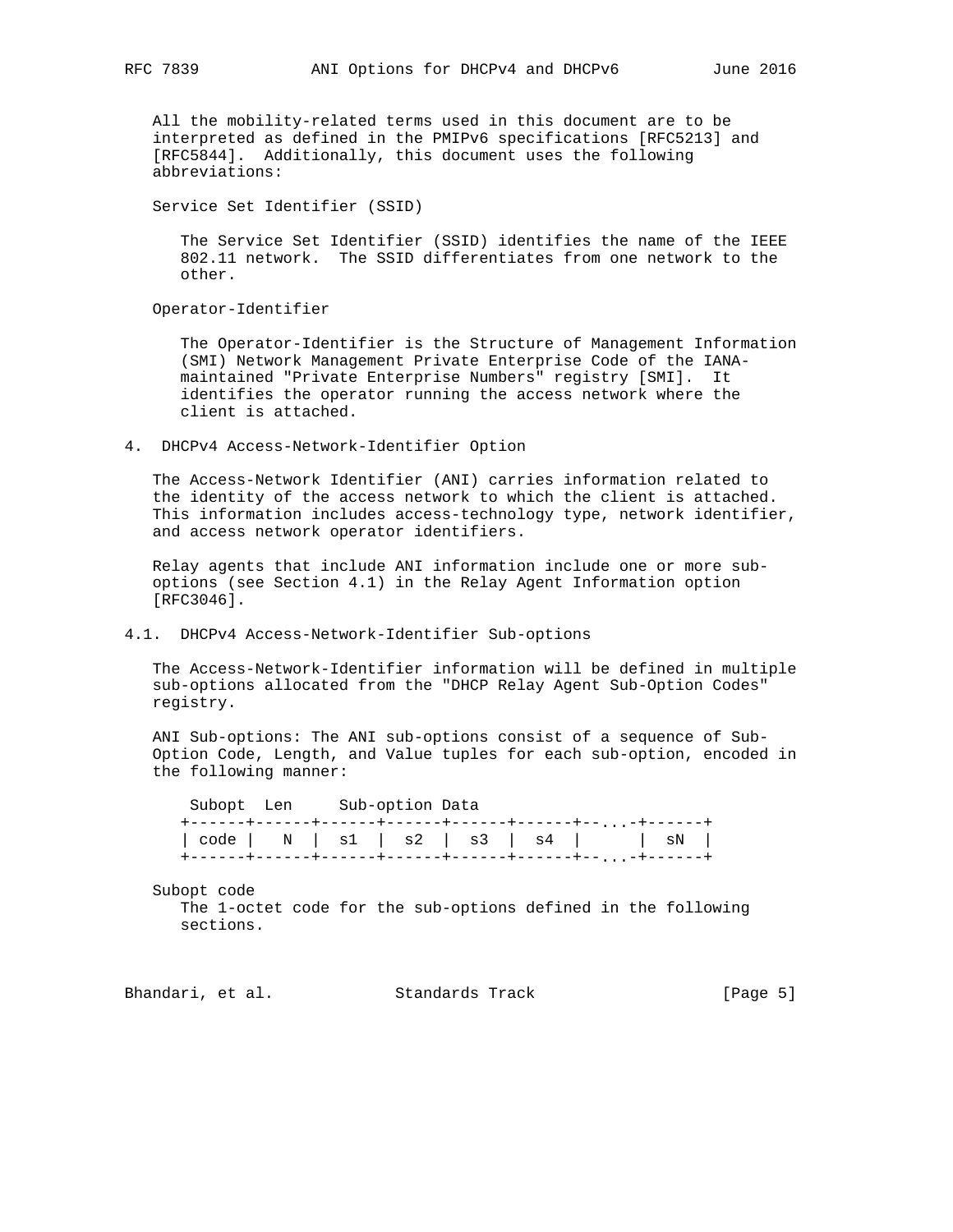Len

 An unsigned 8-bit integer giving the length of the Sub-option Data field in this sub-option in octets.

 Sub-option Data (s1 to sN) The data area for the sub-option.

 The initial assignment of the DHCP Access-Network-Identifier sub options is as follows:

| SUB-OPTION CODE | SUB-OPTION DESCRIPTION                                         |
|-----------------|----------------------------------------------------------------|
| 13              | Access-Technology-Type Sub-option<br>------------------------- |
| 14              | Access-Network-Name Sub-option                                 |
| 15              | Access-Point-Name Sub-option                                   |
| 16              | Access-Point-BSSID Sub-option                                  |
|                 | Operator-Identifier Sub-option                                 |
| 18              | Operator-Realm Sub-option                                      |
|                 |                                                                |

# 4.2. DHCPv4 Access-Technology-Type Sub-option

 This sub-option is used for exchanging the type of the access technology of the network to which the client is attached. Its format is as follows:

0  $1$  2 3 0 1 2 3 4 5 6 7 8 9 0 1 2 3 4 5 6 7 8 9 0 1 2 3 4 5 6 7 8 9 0 1 +-+-+-+-+-+-+-+-+-+-+-+-+-+-+-+-+-+-+-+-+-+-+-+-+-+-+-+-+-+-+-+-+ Subopt Code | Length | Reserved | ATT | +-+-+-+-+-+-+-+-+-+-+-+-+-+-+-+-+-+-+-+-+-+-+-+-+-+-+-+-+-+-+-+-+

 Subopt Code 13

#### Length 2

 Reserved An 8-bit field that is unused for now. The value MUST be initialized to 0 by the sender and MUST be ignored by the receiver.

Bhandari, et al. Standards Track [Page 6]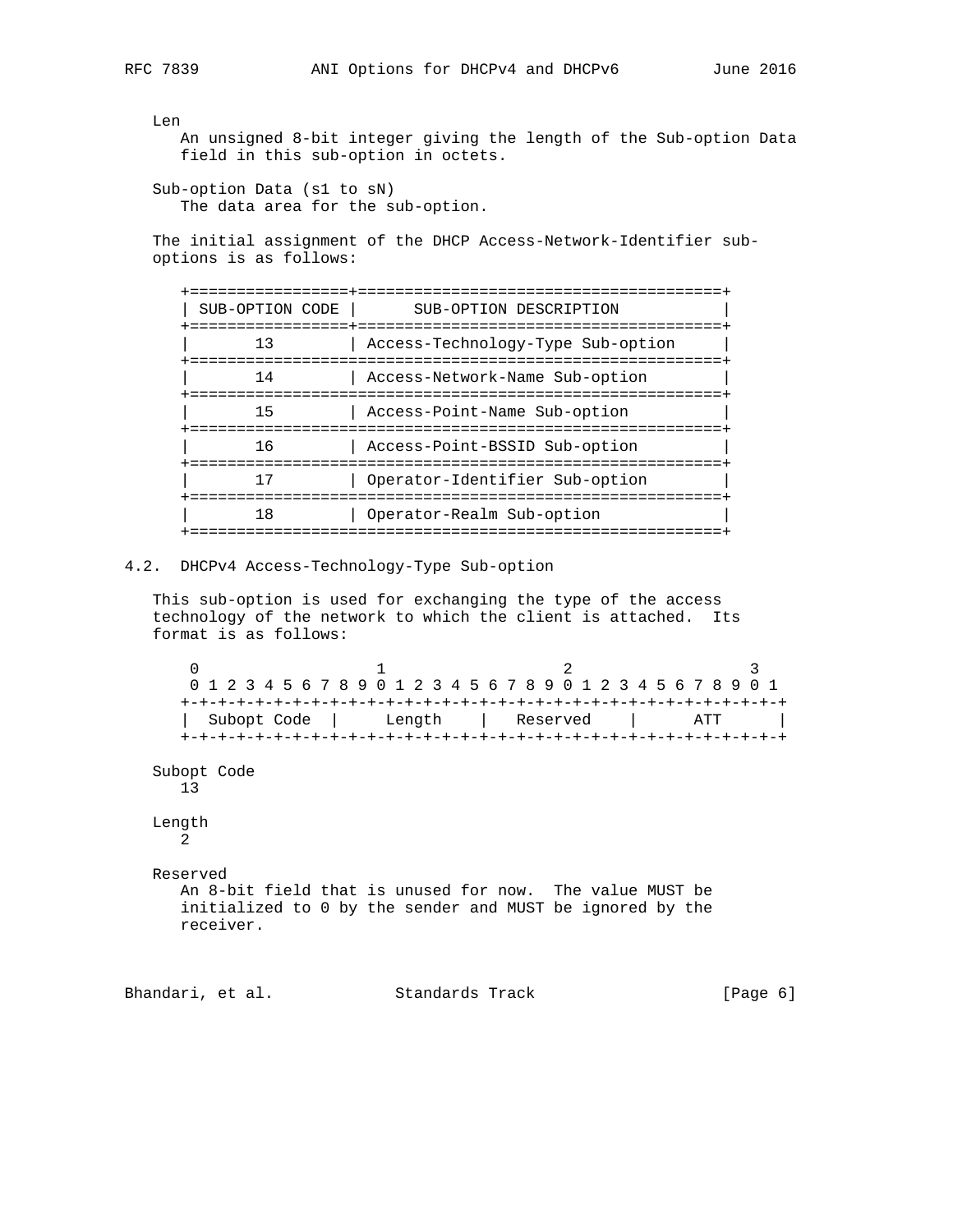Access-Technology-Type (ATT)

 An 8-bit field that specifies the access technology through which the client is connected to the access link from the IANA name space "Access Technology Type Option type values" registry defined in [RFC5213].

# 4.3. DHCPv4 Network-Identifier Sub-options

 These sub-options are used for carrying the name of the access network (e.g., an SSID in the case of an IEEE 802.11 access network or a Public Land-based Mobile Network (PLMN) Identifier [TS23003] in the case of a 3GPP access network) and the Access-Point Name to which the client is attached. The format of these sub-options is defined in the following sections. The Network-Identifier sub-options are only for the currently known access-technology types.

#### 4.3.1. DHCPv4 Network-Name Sub-option

 $0$  1 2 3 0 1 2 3 4 5 6 7 8 9 0 1 2 3 4 5 6 7 8 9 0 1 2 3 4 5 6 7 8 9 0 1 +-+-+-+-+-+-+-+-+-+-+-+-+-+-+-+-+-+-+-+-+-+-+-+-+-+-+-+-+-+-+-+-+ | Subopt Code | Length | | +-+-+-+-+-+-+-+-+-+-+-+-+-+-+-+-+ | . . . Network-Name (e.g., SSID or PLMNID) . . . +-+-+-+-+-+-+-+-+-+-+-+-+-+-+-+-+-+-+-+-+-+-+-+-+-+-+-+-+-+-+-+-+

 Subopt Code 14

Length

The length of the Network-Name field.

Network-Name

 The name of the access network to which the mobile node is attached. The encoding MUST be UTF-8 as described in [RFC3629].

 The type of the Network-Name is dependent on the access technology to which the mobile node is attached. For networks based on IEEE 802.11, the Network-Name will be the SSID of the network. For 3GPP access-based networks, it is the PLMN Identifier of the access network, and for 3GPP2 access, the Network-Name is the ANI [ANI].

Bhandari, et al. Standards Track [Page 7]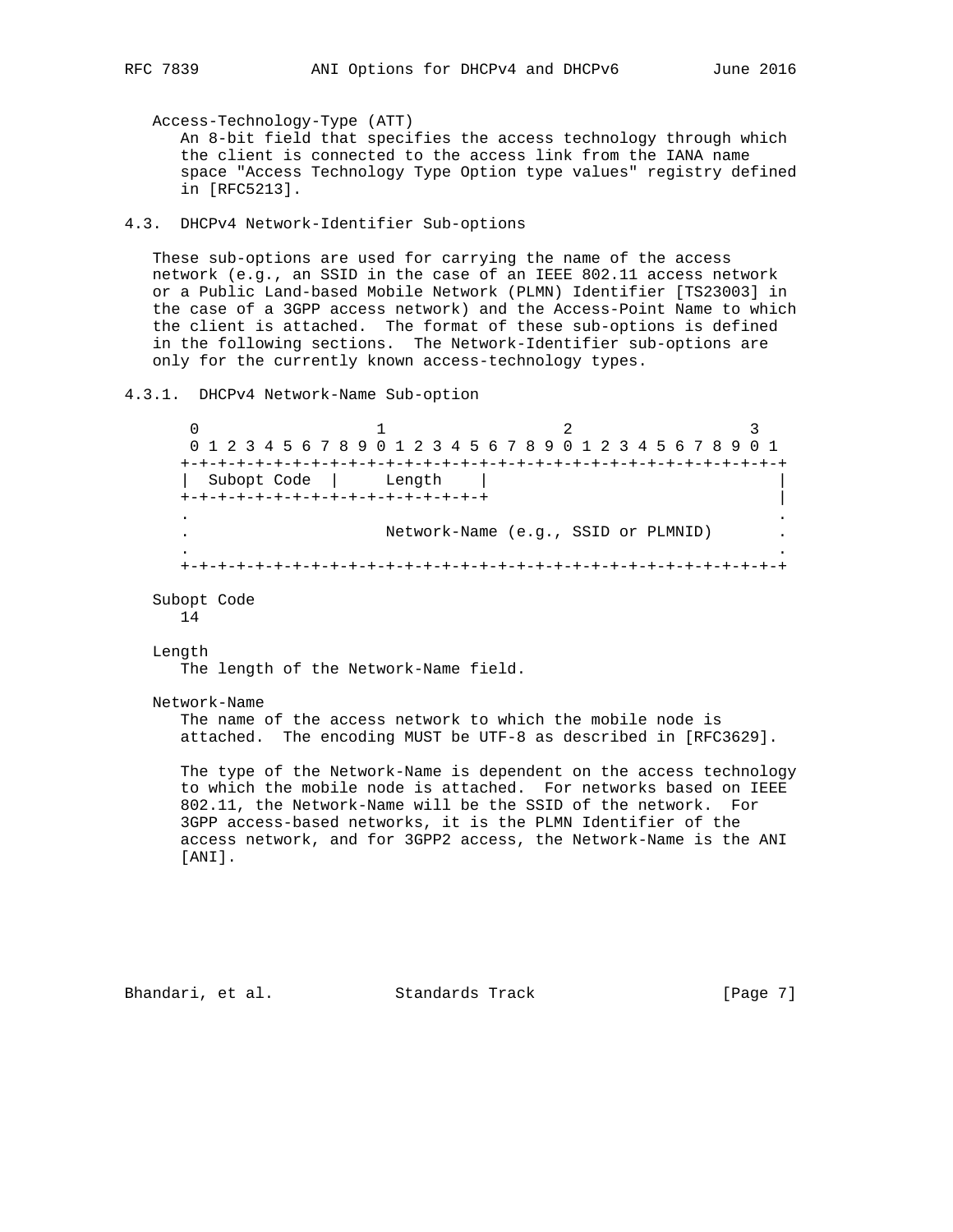When encoding the PLMN Identifier, both the Mobile Network Code (MNC) [TS23003] and Mobile Country Code (MCC) [TS23003] MUST be three digits. If the MNC in use only has two digits, then it MUST be preceded with a '0'.

## 4.3.2. DHCPv4 Access-Point-Name Sub-option

 $\begin{array}{ccccccccccccc}\n0 & & & & & 1 & & & & & 2 & & & & 3\n\end{array}$  0 1 2 3 4 5 6 7 8 9 0 1 2 3 4 5 6 7 8 9 0 1 2 3 4 5 6 7 8 9 0 1 +-+-+-+-+-+-+-+-+-+-+-+-+-+-+-+-+-+-+-+-+-+-+-+-+-+-+-+-+-+-+-+-+ | Subopt Code | Length | | +-+-+-+-+-+-+-+-+-+-+-+-+-+-+-+-+ | . . . Access-Point-Name . . . +-+-+-+-+-+-+-+-+-+-+-+-+-+-+-+-+-+-+-+-+-+-+-+-+-+-+-+-+-+-+-+-+ Subopt Code 15 Length The length of the Access-Point-Name field. Access-Point-Name The name of the access point (physical device name) to which the mobile node is attached. This is the identifier that uniquely identifies the access point. While the Network-Name (e.g., SSID) identifies the operator's access network, the Access-Point-Name identifies a specific network device in the network to which the mobile node is attached. In some deployments, the Access-Point- Name can be set to the string representation of the Media Access Control (MAC) address of the device as specified in [RFC6991] (see

mac-address typedef) or some unique identifier that can be used by

the policy systems in the operator network to unambiguously

 identify the device. The encoding MUST be UTF-8 as described in [RFC3629].

Bhandari, et al. Standards Track [Page 8]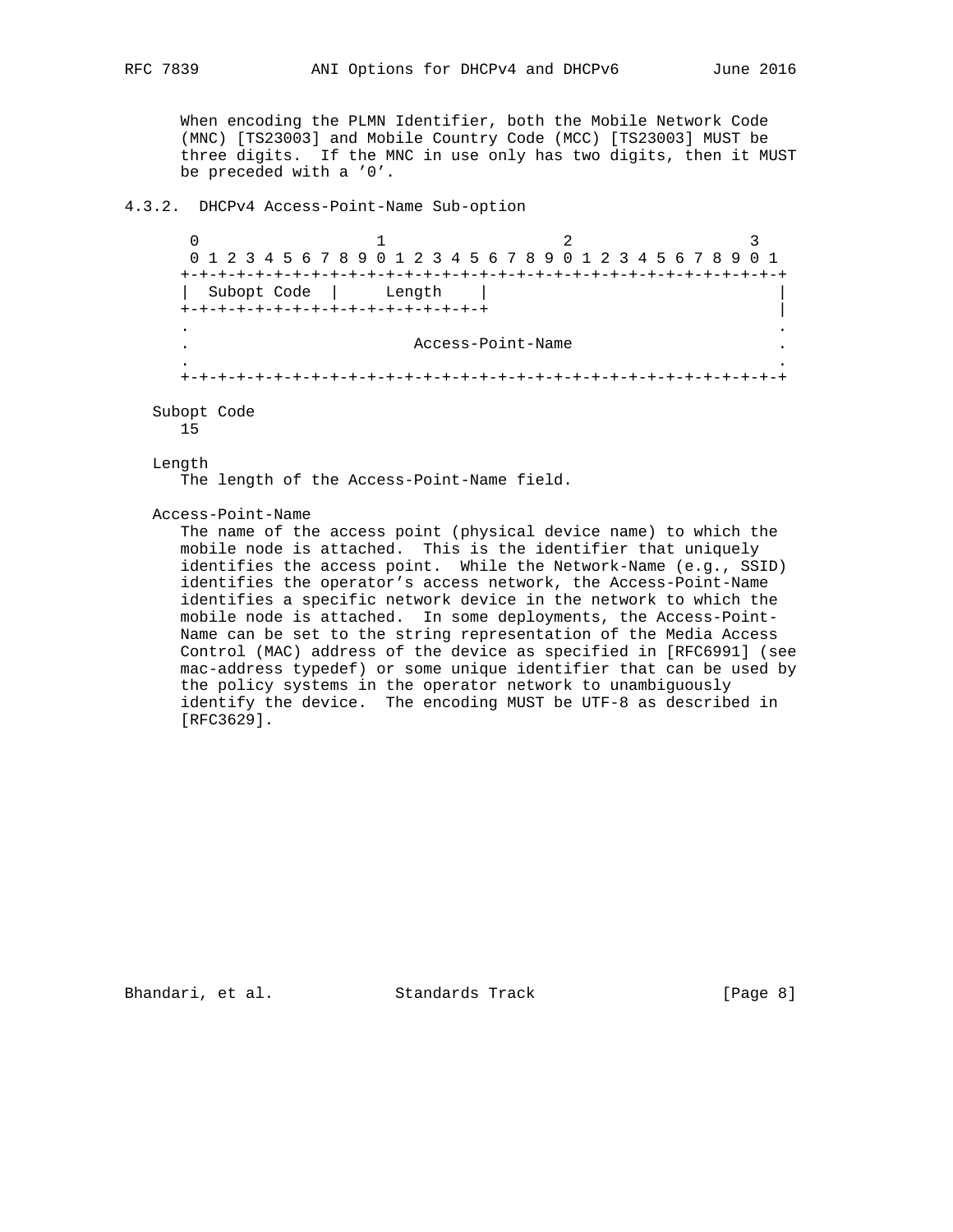4.3.3. DHCPv4 Access-Point-BSSID Sub-option 0  $1$  2 3 0 1 2 3 4 5 6 7 8 9 0 1 2 3 4 5 6 7 8 9 0 1 2 3 4 5 6 7 8 9 0 1 +-+-+-+-+-+-+-+-+-+-+-+-+-+-+-+-+-+-+-+-+-+-+-+-+-+-+-+-+-+-+-+-+ | Subopt Code | Length | | +-+-+-+-+-+-+-+-+-+-+-+-+-+-+-+-+ | | Access-Point-BSSID | +-+-+-+-+-+-+-+-+-+-+-+-+-+-+-+-+-+-+-+-+-+-+-+-+-+-+-+-+-+-+-+-+ Subopt Code 16 Length 6 Access-Point-BSSID The 48-bit Basic SSSID (BSSID) of the access point to which the mobile node is attached. 4.4. DHCPv4 Operator-Identifier Sub-options The Operator-Identifier sub-options can be used for carrying the Operator-Identifiers of the access network to which the client is attached. The format of these sub-options is defined below. 4.4.1. DHCPv4 Operator-Identifier Sub-option  $0$  1 2 3 0 1 2 3 4 5 6 7 8 9 0 1 2 3 4 5 6 7 8 9 0 1 2 3 4 5 6 7 8 9 0 1 +-+-+-+-+-+-+-+-+-+-+-+-+-+-+-+-+-+-+-+-+-+-+-+-+-+-+-+-+-+-+-+-+ | Subopt Code | Length | +-+-+-+-+-+-+-+-+-+-+-+-+-+-+-+-+-+-+-+-+-+-+-+-+-+-+-+-+-+-+-+-+ . Operator-Identifier | +-+-+-+-+-+-+-+-+-+-+-+-+-+-+-+-+ Subopt Code 17 Length 4 Operator-Identifier The Operator-Identifier is a variable-length Private Enterprise Number (PEN) [SMI] encoded in a network byte order. Please refer to Section 3.1.3 of [RFC6757] for additional details.

Bhandari, et al. Standards Track [Page 9]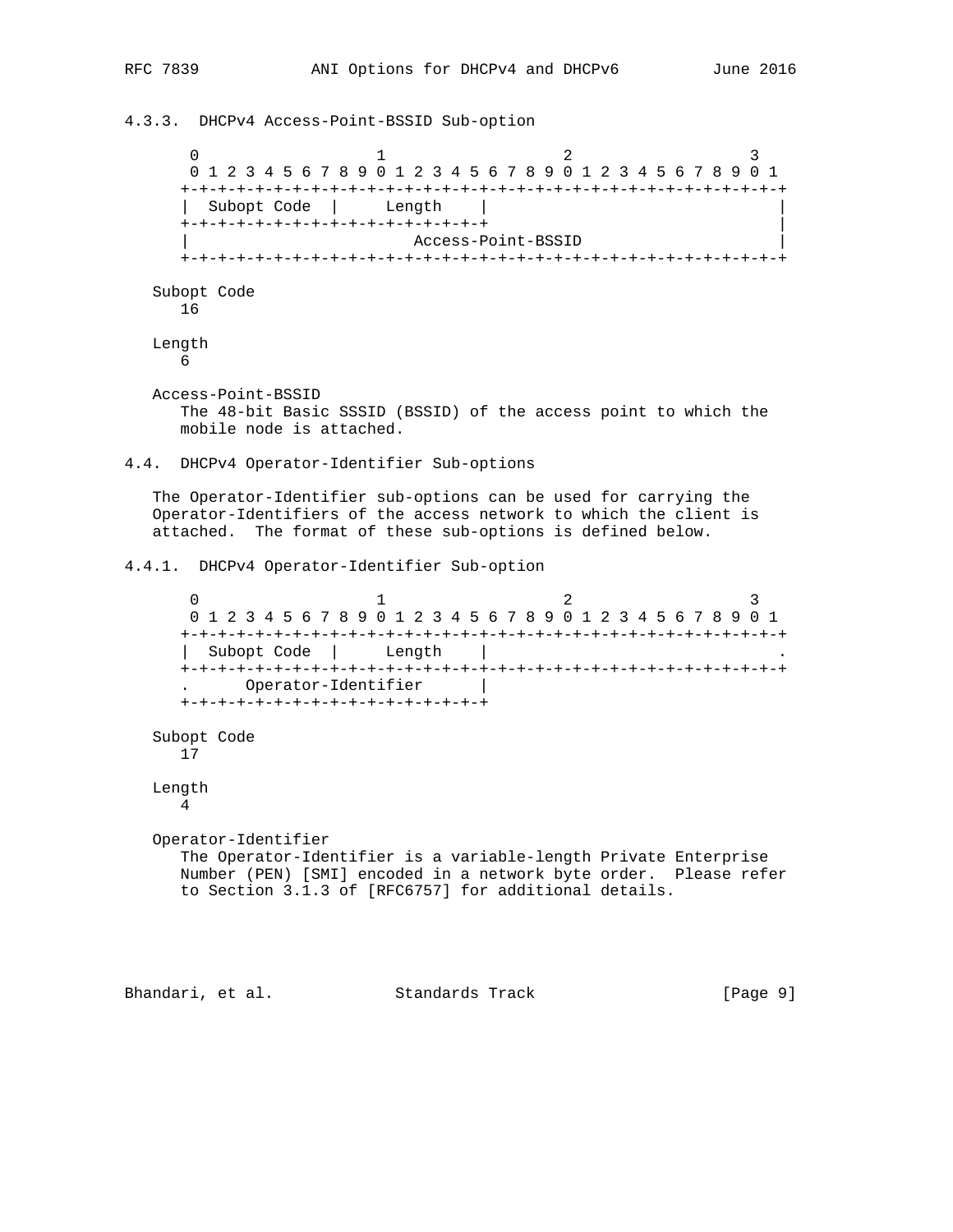```
4.4.2. DHCPv4 Operator-Realm Sub-option
0 1 2 3
 0 1 2 3 4 5 6 7 8 9 0 1 2 3 4 5 6 7 8 9 0 1 2 3 4 5 6 7 8 9 0 1
      +-+-+-+-+-+-+-+-+-+-+-+-+-+-+-+-+-+-+-+-+-+-+-+-+-+-+-+-+-+-+-+-+
      Subopt Code | Length
     |-+-+-+-+-+-+-+-+-+-+-+-+-+-+-+
 . .
                          . Operator-Realm .
 . .
     +-+-+-+-+-+-+-+-+-+-+-+-+-+-+-+-+-+-+-+-+-+-+-+-+-+-+-+-+-+-+-+-+
   Subopt Code
     18
   Length
     The length of the Operator-Realm field.
   Operator-Realm
     Realm of the operator (e.g., EXAMPLE.COM). Please refer to
     Section 3.1.3 of [RFC6757] for additional details.
5. DHCPv6 Access-Network-Identifier Options
   The Access-Network-Identifier options defined here may be added by
   the DHCPv6 relay agent in Relay-forward messages.
      +=================+=======================================+
      | OPTION CODE | OPTION DESCRIPTION |
     +=================+=======================================+
         | 105 | OPTION_ANI_ATT |
     +=========================================================+
```
+=========================================================+

+=========================================================+

+=========================================================+

+=========================================================+

| 106 | OPTION\_ANI\_NETWORK\_NAME

| 107 | OPTION\_ANI\_AP\_NAME |

| 108 | OPTION\_ANI\_AP\_BSSID |

| 109 | OPTION\_ANI\_OPERATOR\_ID |

 | 110 | OPTION\_ANI\_OPERATOR\_REALM | +=========================================================+

Bhandari, et al. Standards Track [Page 10]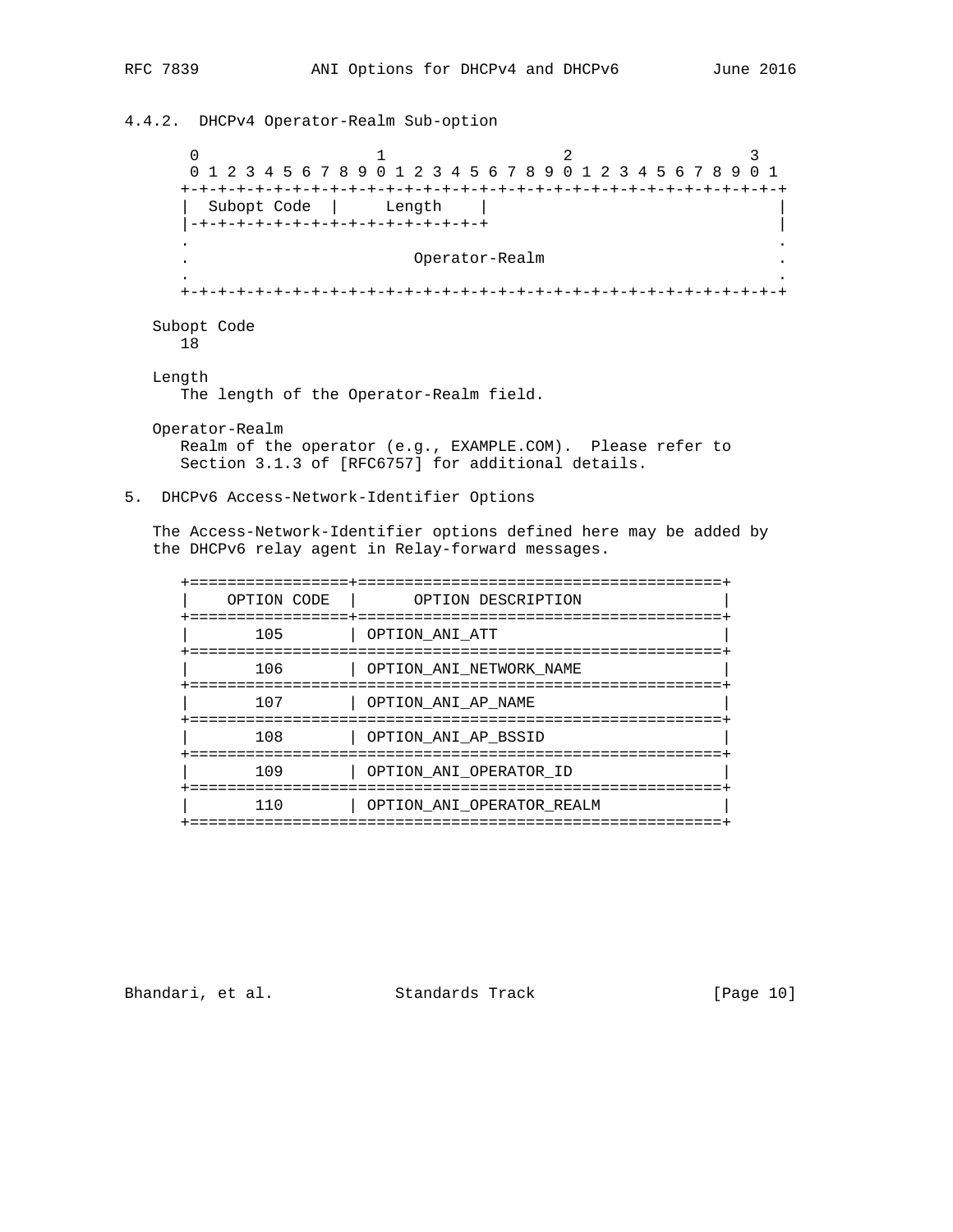# 5.1. DHCPv6 Access-Technology-Type Option

 This option is used for exchanging the type of access technology the client uses to attach to the network. Its format is as follows:

 $0$  1 2 3 0 1 2 3 4 5 6 7 8 9 0 1 2 3 4 5 6 7 8 9 0 1 2 3 4 5 6 7 8 9 0 1 +-+-+-+-+-+-+-+-+-+-+-+-+-+-+-+-+-+-+-+-+-+-+-+-+-+-+-+-+-+-+-+-+ | OPTION\_ANI\_ATT | Option-Len | +-+-+-+-+-+-+-+-+-+-+-+-+-+-+-+-+-+-+-+-+-+-+-+-+-+-+-+-+-+-+-+-+ | Reserved | ATT | +-+-+-+-+-+-+-+-+-+-+-+-+-+-+-+-+

 Option-Code OPTION\_ANI\_ATT (105)

```
 Option-Len
  2
```
Reserved

 An 8-bit field that is unused for now. The value MUST be initialized to 0 by the sender and MUST be ignored by the receiver.

 Access-Technology-Type (ATT): The contents of this field are the same as the ATT field described in Section 4.2.

## 5.2. DHCPv6 Network-Identifier Options

 These options can be used for carrying the name of the access network (e.g., an SSID in the case of an IEEE 802.11 access network or a PLMN Identifier [TS23003] in the case of a 3GPP access network) and an Access-Point Name to which the client is attached. The format of these options is defined below.

Bhandari, et al. Standards Track [Page 11]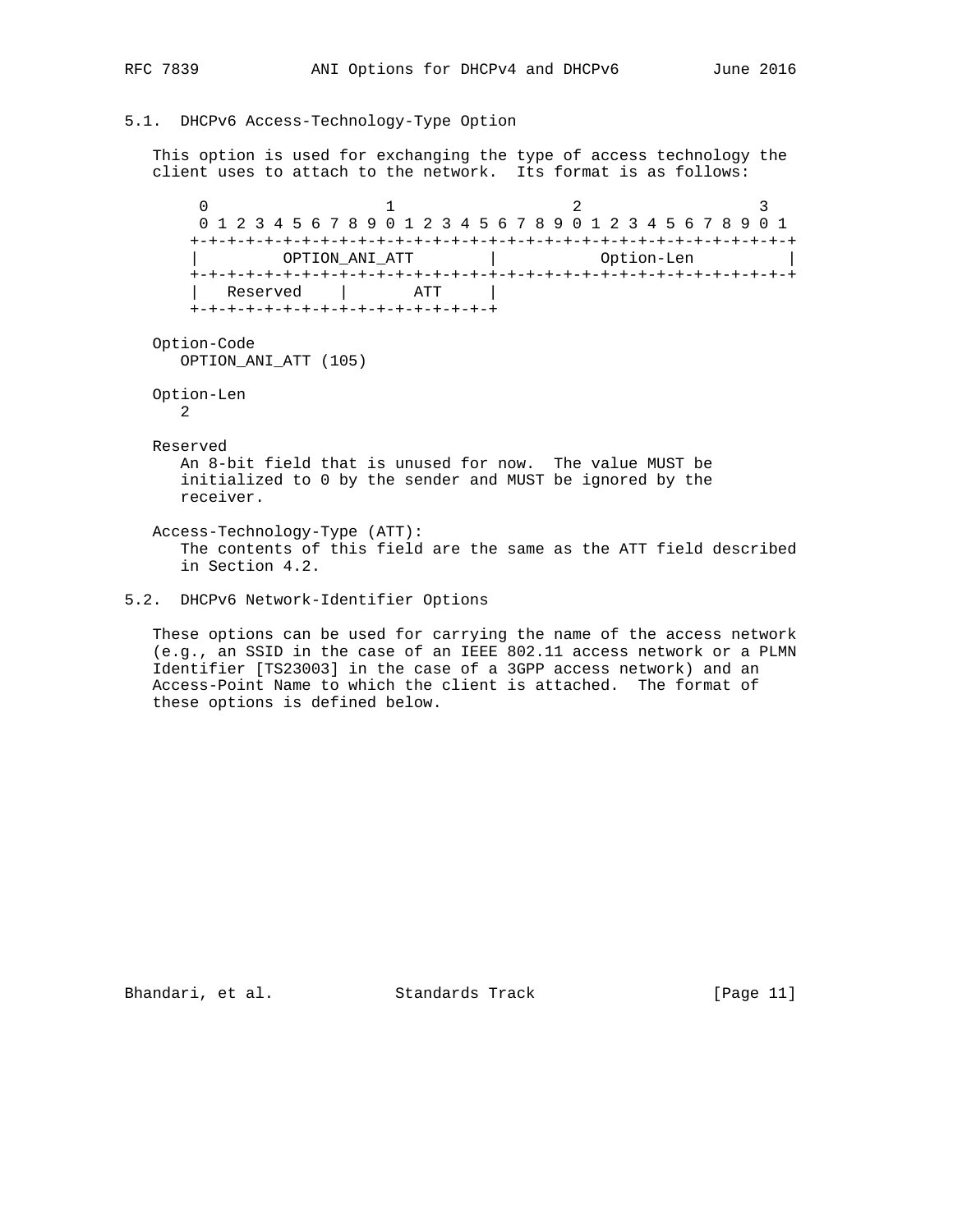5.2.1. DHCPv6 Network-Name Option 0  $1$  2 3 0 1 2 3 4 5 6 7 8 9 0 1 2 3 4 5 6 7 8 9 0 1 2 3 4 5 6 7 8 9 0 1 +-+-+-+-+-+-+-+-+-+-+-+-+-+-+-+-+-+-+-+-+-+-+-+-+-+-+-+-+-+-+-+-+ | OPTION\_ANI\_NETWORK\_NAME | Option-Len | +-+-+-+-+-+-+-+-+-+-+-+-+-+-+-+-+-+-+-+-+-+-+-+-+-+-+-+-+-+-+-+-+ . . . Network-Name (e.g., SSID or PLMNID) . . . +-+-+-+-+-+-+-+-+-+-+-+-+-+-+-+-+-+-+-+-+-+-+-+-+-+-+-+-+-+-+-+-+ Option-Code OPTION\_ANI\_NETWORK\_NAME (106) Option-Len The length of the Network-Name field. Network-Name The contents of this field are the same as the Network-Name field described in Section 4.3.1. 5.2.2. DHCPv6 Access-Point-Name Option  $0$  1 2 3 0 1 2 3 4 5 6 7 8 9 0 1 2 3 4 5 6 7 8 9 0 1 2 3 4 5 6 7 8 9 0 1 +-+-+-+-+-+-+-+-+-+-+-+-+-+-+-+-+-+-+-+-+-+-+-+-+-+-+-+-+-+-+-+-+ | OPTION\_ANI\_AP\_NAME | Option-Len | +-+-+-+-+-+-+-+-+-+-+-+-+-+-+-+-+-+-+-+-+-+-+-+-+-+-+-+-+-+-+-+-+ . . . Access-Point-Name . . . +-+-+-+-+-+-+-+-+-+-+-+-+-+-+-+-+-+-+-+-+-+-+-+-+-+-+-+-+-+-+-+-+ Option-Code OPTION\_ANI\_AP\_NAME (107) Option-Len The length of the Access-Point-Name field. Access-Point-Name The contents of this field are the same as the Access-Point-Name field described in Section 4.3.2.

Bhandari, et al. Standards Track [Page 12]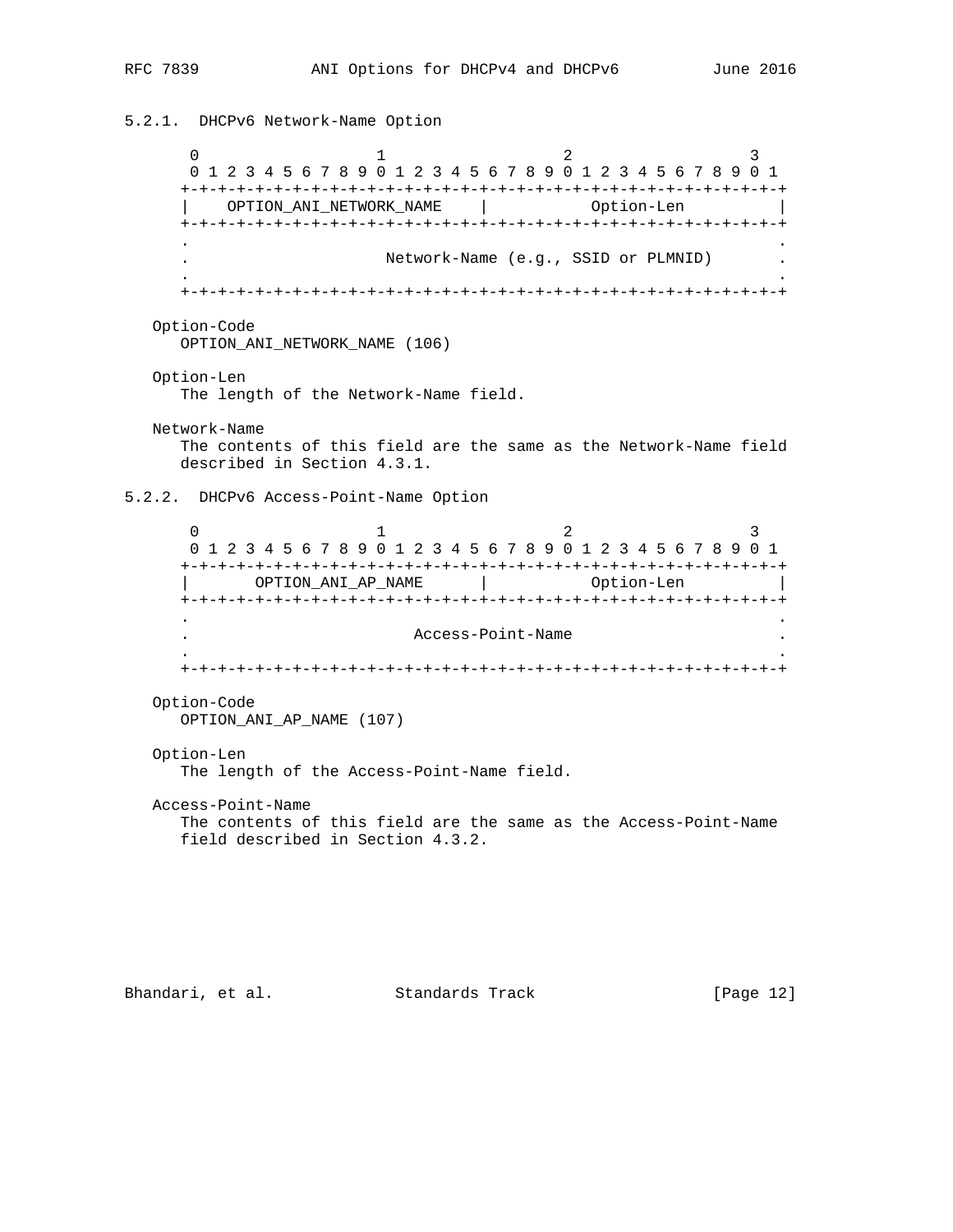```
5.2.3. DHCPv6 Access-Point-BSSID Option
0 1 2 3
 0 1 2 3 4 5 6 7 8 9 0 1 2 3 4 5 6 7 8 9 0 1 2 3 4 5 6 7 8 9 0 1
      +-+-+-+-+-+-+-+-+-+-+-+-+-+-+-+-+-+-+-+-+-+-+-+-+-+-+-+-+-+-+-+-+
      | OPTION_ANI_AP_BSSID | Option-Len |
      +-+-+-+-+-+-+-+-+-+-+-+-+-+-+-+-+-+-+-+-+-+-+-+-+-+-+-+-+-+-+-+-+
                           | Access-Point-BSSID |
                                 + +-+-+-+-+-+-+-+-+-+-+-+-+-+-+-+-+
 | |
      +-+-+-+-+-+-+-+-+-+-+-+-+-+-+-+-+
   Option-Code
     OPTION_ANI_AP_BSSID (108)
   Option-Len
     6
   Access-Point-BSSID
      The contents of this field are the same as the Access-Point-BSSID
      field described in Section 4.3.3.
5.3. DHCPv6 Operator-Identifier Options
   The Operator-Identifier options can be used for carrying the
   Operator-Identifier of the access network to which the client is
   attached. The format of these options is defined below.
5.3.1. DHCPv6 Operator-Identifier Option
0 1 2 3
 0 1 2 3 4 5 6 7 8 9 0 1 2 3 4 5 6 7 8 9 0 1 2 3 4 5 6 7 8 9 0 1
      +-+-+-+-+-+-+-+-+-+-+-+-+-+-+-+-+-+-+-+-+-+-+-+-+-+-+-+-+-+-+-+-+
          | OPTION_ANI_OPERATOR_ID | Option-Len |
      +-+-+-+-+-+-+-+-+-+-+-+-+-+-+-+-+-+-+-+-+-+-+-+-+-+-+-+-+-+-+-+-+
                         | Operator-Identifier |
      +-+-+-+-+-+-+-+-+-+-+-+-+-+-+-+-+-+-+-+-+-+-+-+-+-+-+-+-+-+-+-+-+
   Option-Code
      OPTION_ANI_OPERATOR_ID (109)
   Option-Len
      4
   Operator-Identifier
      The contents of this field are the same as the DHCPv4 Operator-
      Identifier Sub-option field described in Section 4.4.1.
Bhandari, et al. Standards Track [Page 13]
```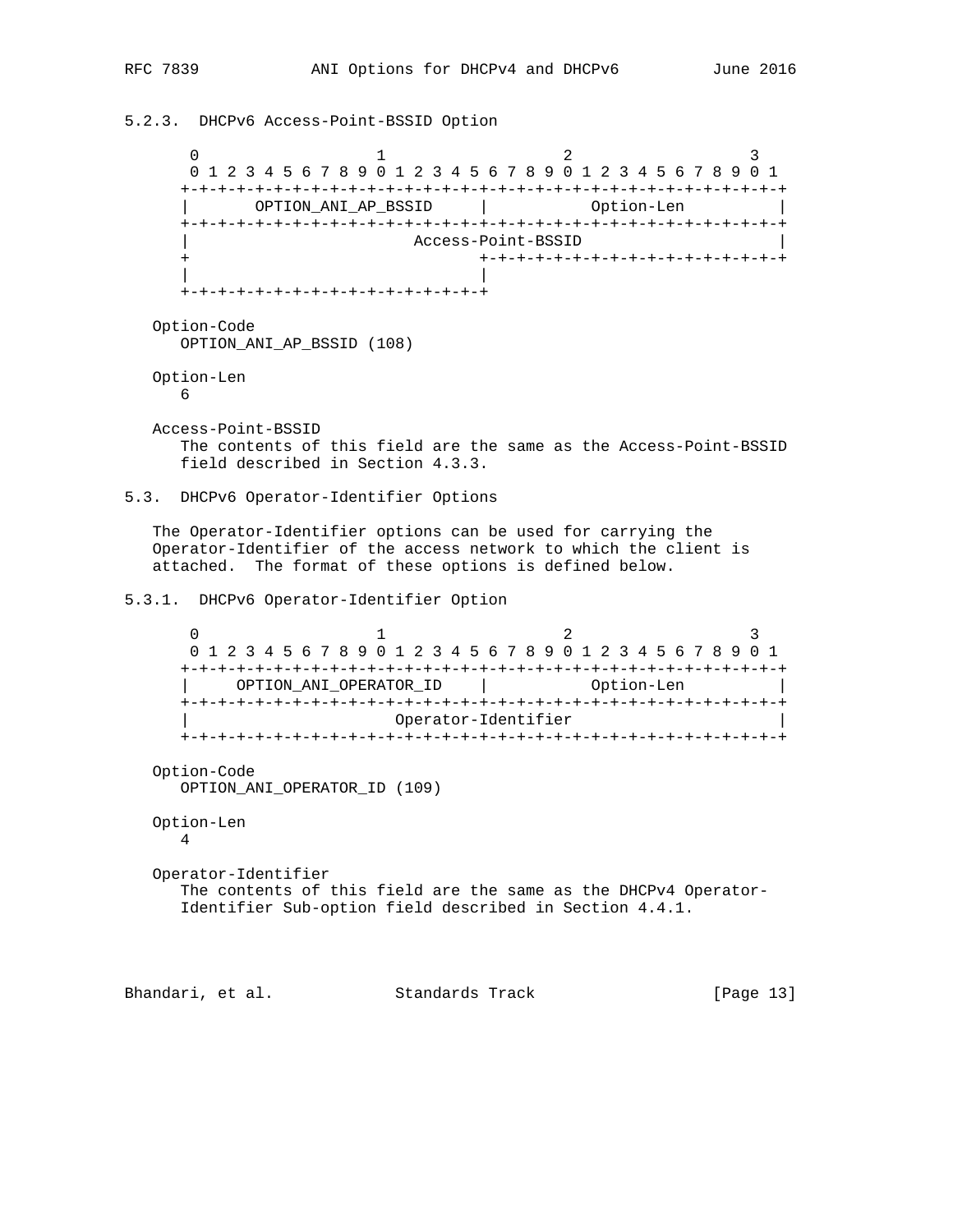# 5.3.2. DHCPv6 Operator-Realm Option 0  $1$  2 3 0 1 2 3 4 5 6 7 8 9 0 1 2 3 4 5 6 7 8 9 0 1 2 3 4 5 6 7 8 9 0 1 +-+-+-+-+-+-+-+-+-+-+-+-+-+-+-+-+-+-+-+-+-+-+-+-+-+-+-+-+-+-+-+-+ | OPTION\_ANI\_OPERATOR\_REALM | Option-Len | +-+-+-+-+-+-+-+-+-+-+-+-+-+-+-+-+-+-+-+-+-+-+-+-+-+-+-+-+-+-+-+-+ . . . Operator-Realm . . . +-+-+-+-+-+-+-+-+-+-+-+-+-+-+-+-+-+-+-+-+-+-+-+-+-+-+-+-+-+-+-+-+ Option-Code OPTION\_ANI\_OPERATOR\_REALM (110) Option-Len The length of the Operator-Realm field. Operator-Realm The contents of this field are the same as the Operator-Realm field described in Section 4.4.2. 6. Relay Agent Behavior DHCPv4 relay agents MAY include sub-options as defined in Section 4.2 through 4.4 of [RFC3046] in the Relay Agent Information option for providing information about the access network over which DHCP messages from the client are received. The DHCPv4 relay agent MUST include the DHCPv4 Access-Technology-Type Sub-option (Section 4.2) when including any of these sub-options in the DHCP message: DHCPv4 Network-Name Sub-option (Section 4.3.1), DHCPv4 Access-Point-Name Sub-option (Section 4.3.2), and DHCPv4 Access-Point-BSSID Sub-option (Section 4.3.3). DHCPv6 Relay Agents MAY include options (defined in Section 5) in the Relay-forward message when forwarding any DHCPv6 message type from clients to the servers to provide information about the access network over which DHCPv6 messages from the client are received. The DHCPv6 relay agent MUST include the DHCPv6 Access-Technology-Type Option (Section 5.1) when including any of these options in the DHCP message: DHCPv6 Network-Name Option (Section 5.2.1), DHCPv6 Access-

Option (Section 5.2.3).

Bhandari, et al. Standards Track [Page 14]

Point-Name Option (Section 5.2.2), and DHCPv6 Access-Point-BSSID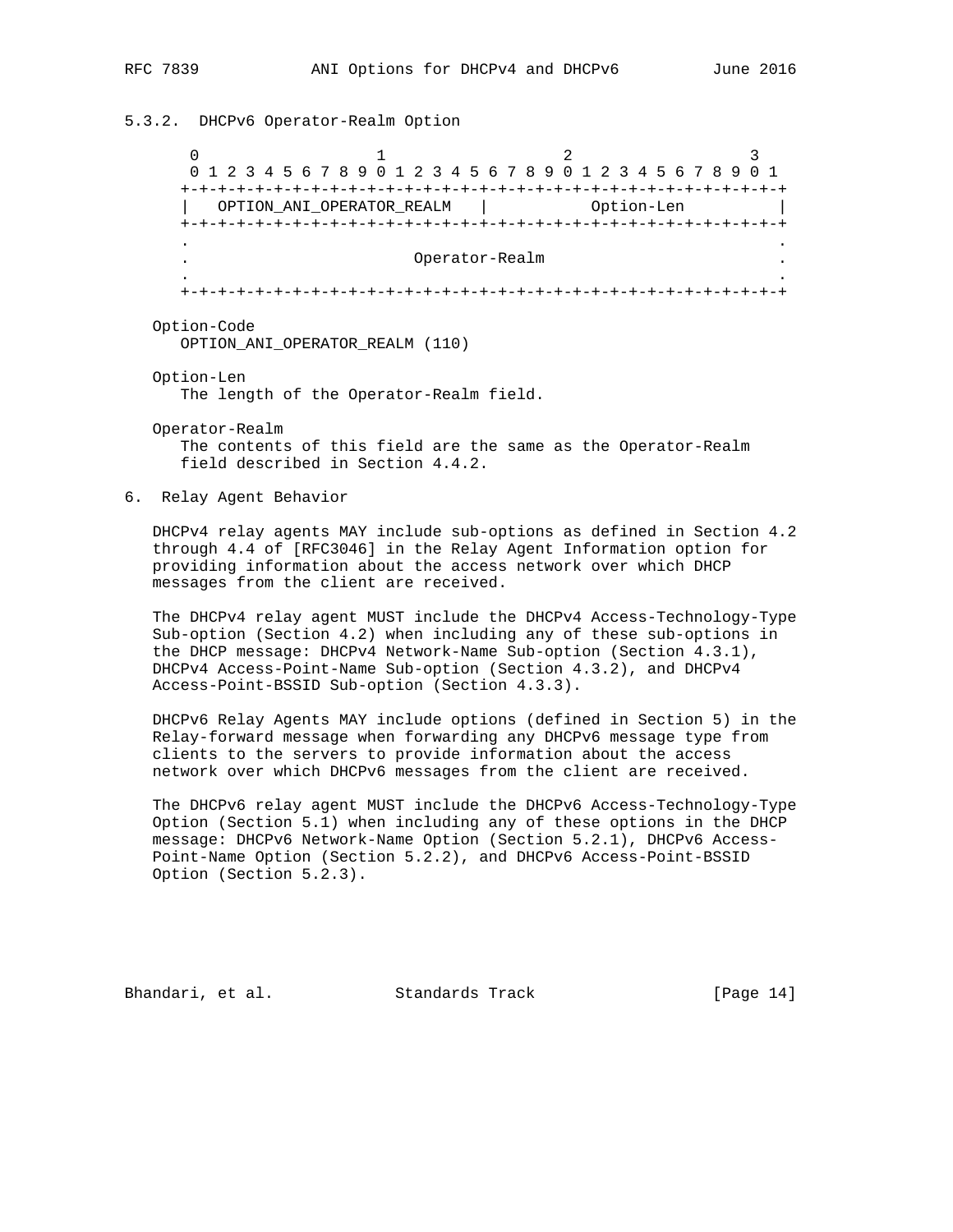#### 7. Server Behavior

 The DHCPv4 base specification [RFC2131] requires that the DHCPv4 server ignore the DHCPv4 Access-Network-Identifier Option if it does not understand the option.

 If the DHCPv4 server does not understand the received sub-option defined in Sections 4.1 through 4.4 of [RFC3046], the DHCPv4 Relay- Agent-Information Option, it MUST ignore those sub-options only. If the DHCPv4 server is able to process the DHCPv4 Access-Network- Identifier sub-options defined in Sections 4.1 through 4.4 of [RFC3046], the DHCPv4 Relay-Agent-Information Option, it MAY use this information obtained from the sub-option for address pool selection or for policy decisions as per its configured policy. This information obtained from the sub-option SHOULD NOT be stored unless it is absolutely needed. However, if it is stored, the information MUST be deleted as quickly as possible to eliminate any possibility of the information getting exposed to an intruder.

 The DHCPv4 server MUST ignore the received DHCPv4 Access-Network- Identifier Option and process the rest of the message as per the base DHCPv4 specifications if the received DHCPv4 message does not include the DHCPv4 Access-Technology-Type Sub-option (Section 4.2) but does include any one of these other options: DHCPv4 Network Name Sub option (Section 4.3.1), DHCPv4 Access-Point-Name Sub-option (Section 4.3.2), or DHCPv4 Access-Point-BSSID Sub-option (Section 4.3.3).

 DHCPv6 base specification [RFC3315] requires that the DHCPv6 server ignore the DHCPv6 Access-Network-Identifier Option if it does not understand the option.

 If the DHCPv6 server receives the options defined in Section 5 and is configured to use the options defined in Section 5, it SHOULD look for the DHCPv6 Access-Network-Identifier options in the Relay-forward message of the DHCPv6 relay agent(s) based on its configured policy. The server MAY use received ANI options for its address pool selection policy decisions as per its configured policy. This information obtained from the options SHOULD NOT be stored unless it is absolutely needed. However, if it is stored, the information MUST be deleted as quickly as possible to eliminate any possibility of the information getting exposed to an intruder.

 The DHCPv6 server MUST ignore the received DHCPv6 Access-Network- Identifier Option and process the rest of the message as per the base DHCPv6 specifications if the received DHCPv6 message does not include the DHCPv6 Access-Technology-Type Option (Section 5.1) but it does includes any one of these other options: DHCPv6 Network-Name Option

Bhandari, et al. Standards Track [Page 15]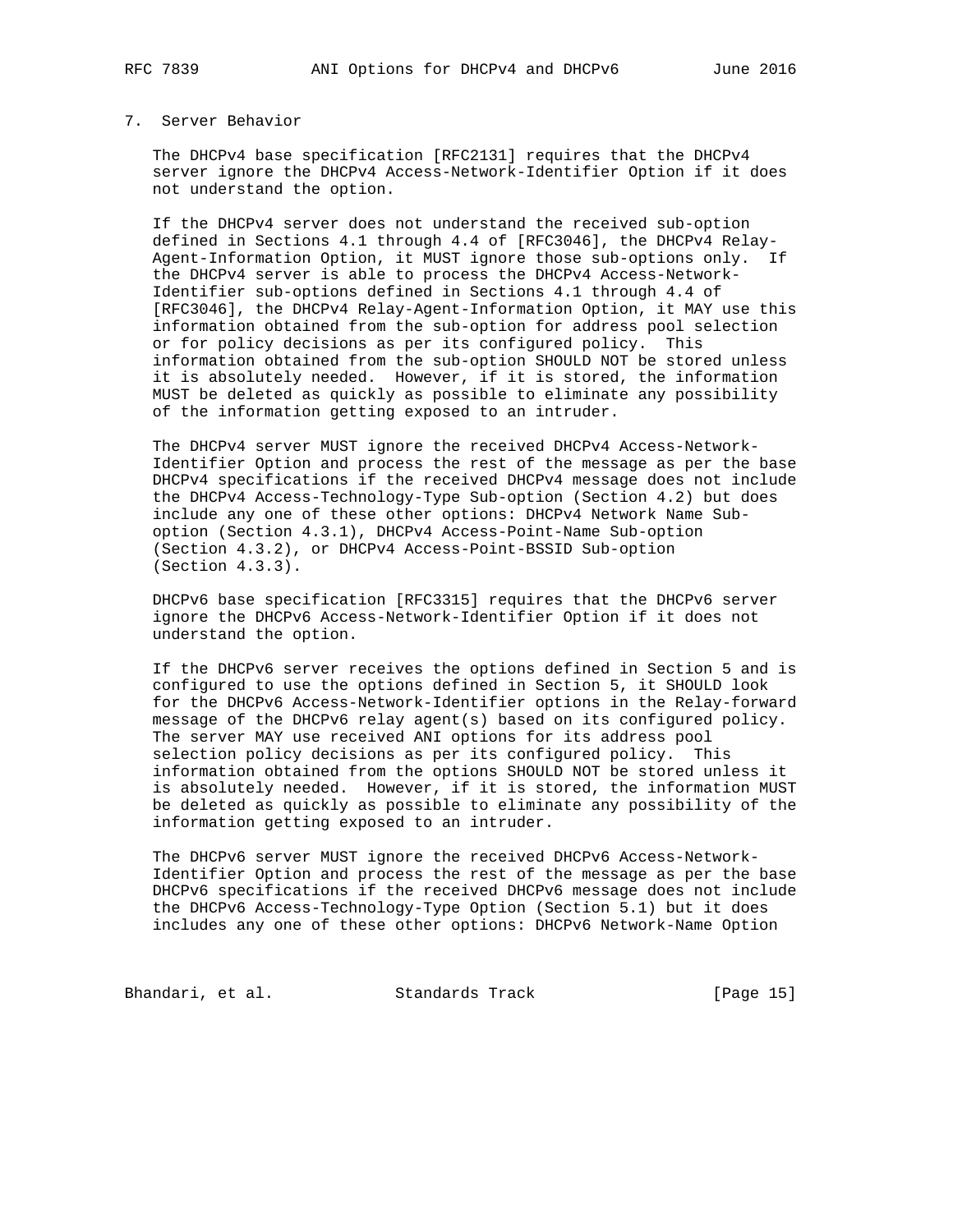(Section 5.2.1), DHCPv6 Access-Point-Name Option (Section 5.2.2), or DHCPv6 Access-Point-BSSID Option (Section 5.2.3).

8. IANA Considerations

 IANA has assigned sub-option codes for the following DHCPv4 sub options from the "DHCP Relay Agent Sub-Option Codes" registry, <http://www.iana.org/assignments/bootp-dhcp-parameters>:

| SUB-OPTION CODE | SUB-OPTION DESCRIPTION            |
|-----------------|-----------------------------------|
| 13              | Access-Technology-Type Sub-option |
| 14              | Access-Network-Name Sub-option    |
| 15              | Access-Point-Name Sub-option      |
| 16              | Access-Point-BSSID Sub-option     |
|                 | Operator-Identifier Sub-option    |
| 18              | Operator-Realm Sub-option         |
|                 |                                   |

 IANA has assigned option codes for the following DHCPv6 options from the "Option Codes" registry for DHCPv6, <http://www.iana.org/assignments/dhcpv6-parameters>, as specified in [RFC3315]:

| OPTION CODE | OPTION DESCRIPTION        |
|-------------|---------------------------|
| 105         | OPTION ANI ATT            |
| 106         | OPTION ANI NETWORK NAME   |
| 107         | OPTION ANI AP NAME        |
| 108         | OPTION ANI AP BSSID       |
| 109         | OPTION ANI OPERATOR ID    |
| 110         | OPTION ANI OPERATOR REALM |
|             |                           |

Bhandari, et al. Standards Track [Page 16]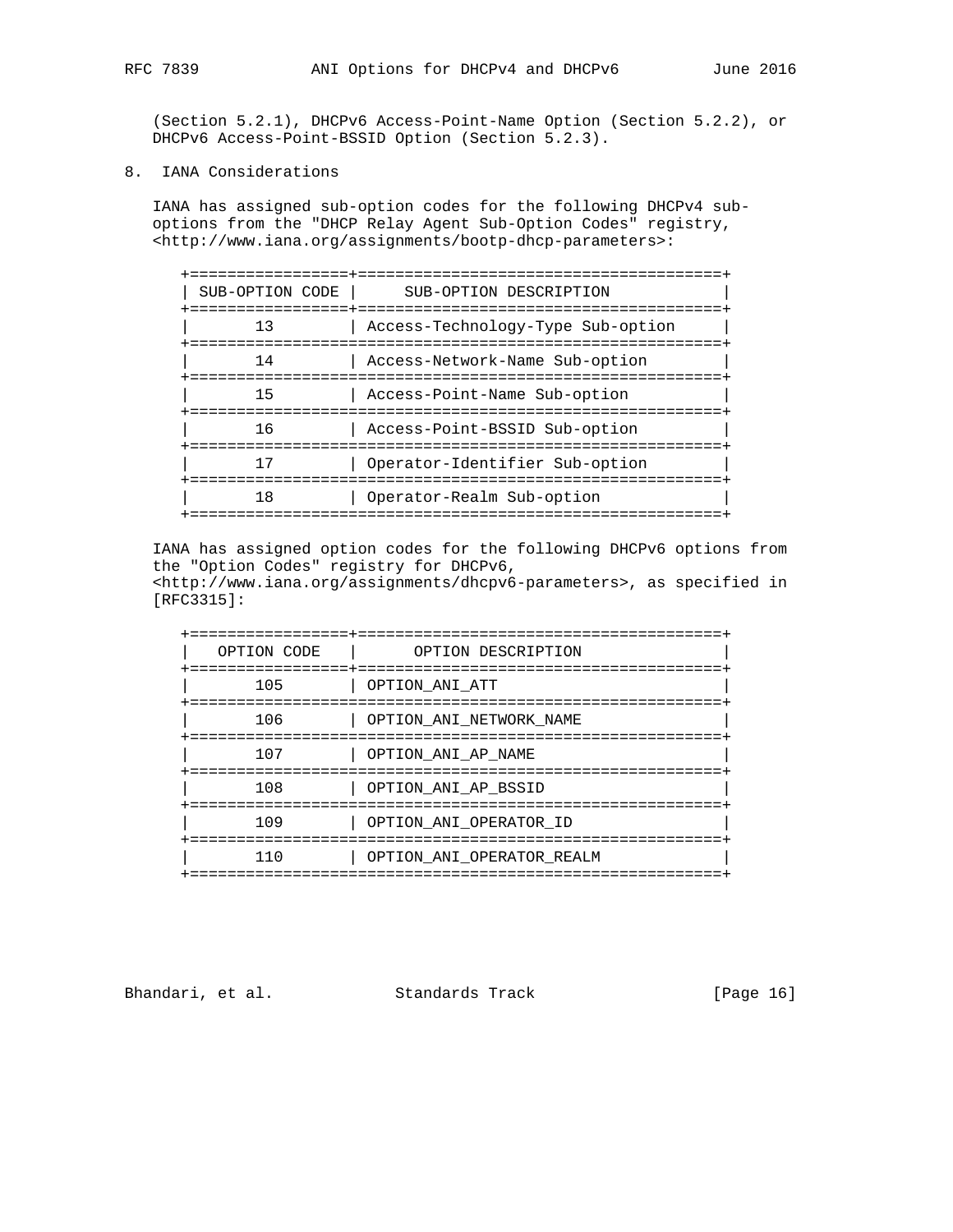# 9. Security Considerations

 Since there is no privacy protection for DHCP messages, an eavesdropper who can monitor the link between the DHCP server and relay agent can discover access-network information.

 [RFC3118] and [RFC3315] describe many of the threats in using DHCP. [RFC3118] and [RFC3315] each provide a solution; the Authentication Option for DHCPv4 and DHCPv6 (respectively). However, neither of these options are in active use and therefore are not a viable mitigation option. DHCP itself is inherently insecure and thus link layer confidentiality and integrity protection SHOULD be employed to reduce the risk of disclosure and tampering.

 It is possible for a rogue DHCP relay agent to insert or overwrite with incorrect Access-Network-Identifier options for malicious purposes. A DHCP client can also pose as a rogue DHCP relay agent by sending incorrect Access-Network-Identifier options. While the introduction of fraudulent DHCP relay agent information options can be prevented by a perimeter defense that blocks these options unless the DHCP relay agent is trusted, a deeper defense using the authentication sub-option for the DHCPv4 Relay-Agent-Information Option [RFC4030] SHOULD be deployed as well. Administrators SHOULD configure DHCP servers that use this option to communicate with their relay agents using IPsec, as described in Section 21.1 of [RFC3315].

 The information elements that this document is exposing are the client's access-network information. These pertain to the access network to which the client is attached, such as Access-Technology Type (e.g., WLAN, Ethernet, etc.), Access-Point Identity (Name, BSSID), and Operator-Identifier and Operator-Realm. In deployments where this information cannot be secured using IPsec [RFC4301] or other security protocols, administrators SHOULD disable the capability specified in this document on the DHCP entities.

Bhandari, et al. Standards Track [Page 17]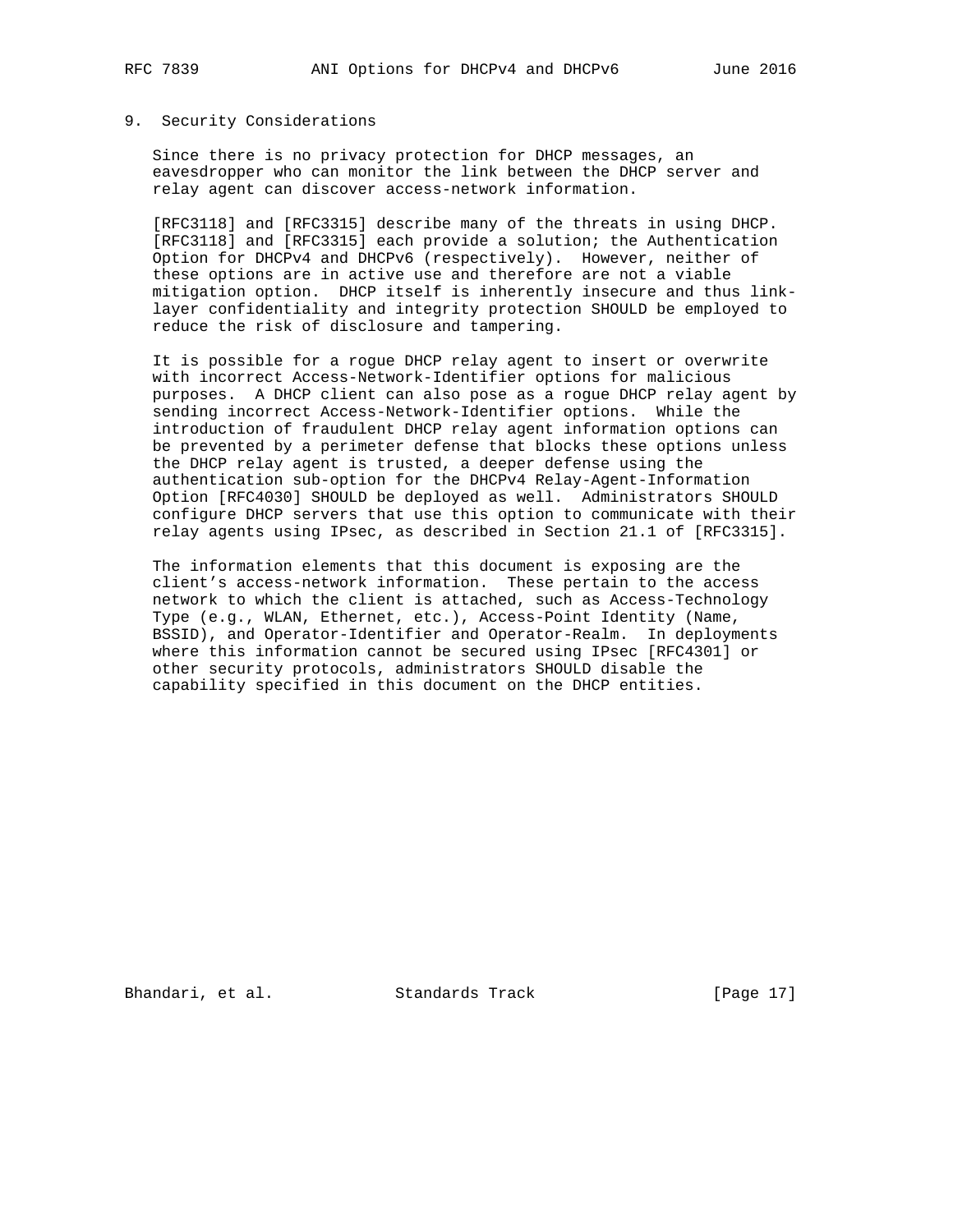## 10. References

- 10.1. Normative References
	- [RFC2119] Bradner, S., "Key words for use in RFCs to Indicate Requirement Levels", BCP 14, RFC 2119, DOI 10.17487/RFC2119, March 1997, <http://www.rfc-editor.org/info/rfc2119>.
	- [RFC2131] Droms, R., "Dynamic Host Configuration Protocol", RFC 2131, DOI 10.17487/RFC2131, March 1997, <http://www.rfc-editor.org/info/rfc2131>.
	- [RFC3046] Patrick, M., "DHCP Relay Agent Information Option", RFC 3046, DOI 10.17487/RFC3046, January 2001, <http://www.rfc-editor.org/info/rfc3046>.
	- [RFC3315] Droms, R., Ed., Bound, J., Volz, B., Lemon, T., Perkins, C., and M. Carney, "Dynamic Host Configuration Protocol for IPv6 (DHCPv6)", RFC 3315, DOI 10.17487/RFC3315, July 2003, <http://www.rfc-editor.org/info/rfc3315>.

#### 10.2. Informative References

- [ANI] "Interoperability Specification (IOS) for High Rate Packet Data (HRPD) Radio Access Network Interfaces with Session Control in the Access Network", 3GPP2 A.S0008-C v4.0, April 2011.
- [RFC3118] Droms, R., Ed. and W. Arbaugh, Ed., "Authentication for DHCP Messages", RFC 3118, DOI 10.17487/RFC3118, June 2001, <http://www.rfc-editor.org/info/rfc3118>.
- [RFC3629] Yergeau, F., "UTF-8, a transformation format of ISO 10646", STD 63, RFC 3629, DOI 10.17487/RFC3629, November 2003, <http://www.rfc-editor.org/info/rfc3629>.
- [RFC4030] Stapp, M. and T. Lemon, "The Authentication Suboption for the Dynamic Host Configuration Protocol (DHCP) Relay Agent Option", RFC 4030, DOI 10.17487/RFC4030, March 2005, <http://www.rfc-editor.org/info/rfc4030>.
- [RFC4301] Kent, S. and K. Seo, "Security Architecture for the Internet Protocol", RFC 4301, DOI 10.17487/RFC4301, December 2005, <http://www.rfc-editor.org/info/rfc4301>.

Bhandari, et al. Standards Track [Page 18]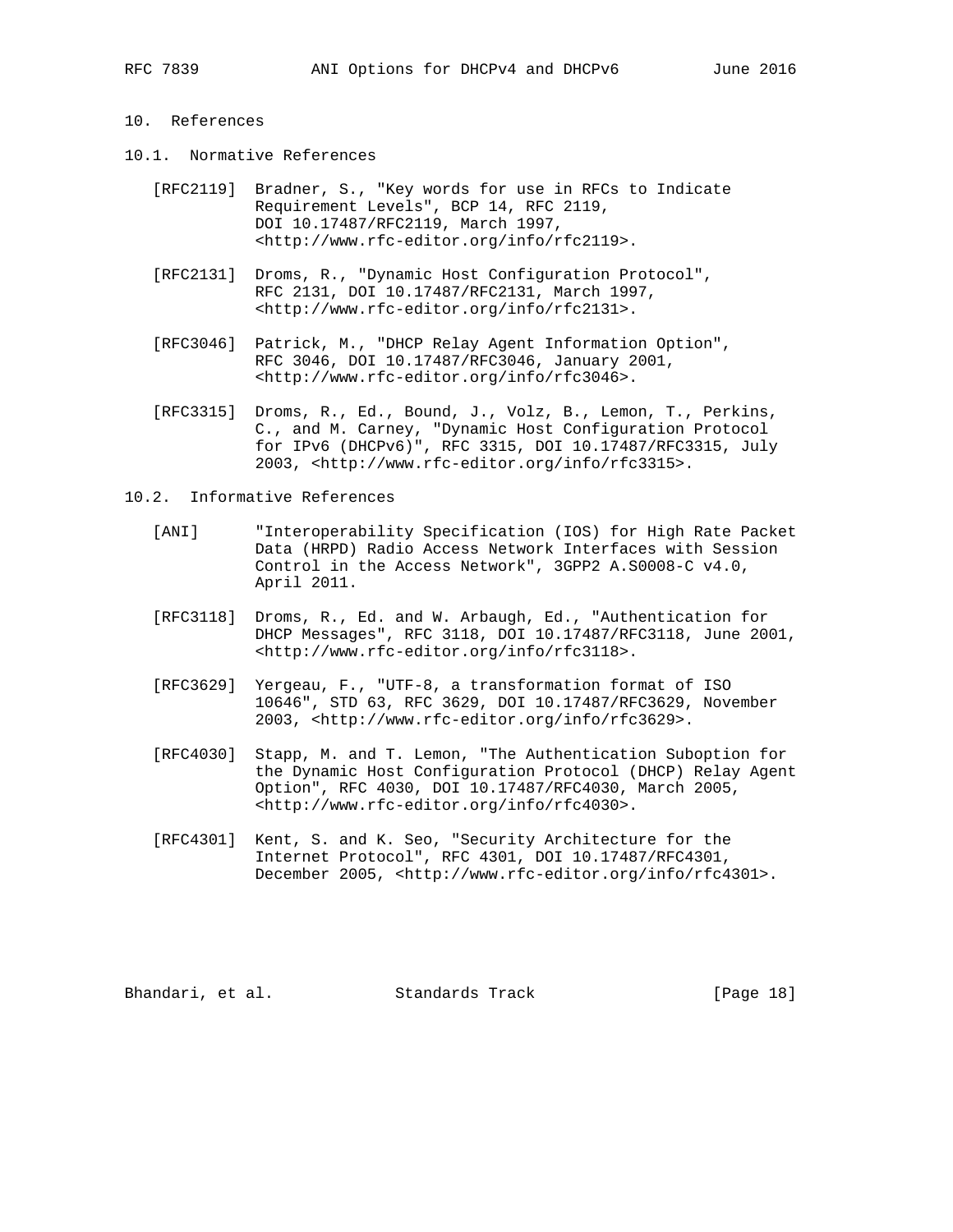- [RFC5213] Gundavelli, S., Ed., Leung, K., Devarapalli, V., Chowdhury, K., and B. Patil, "Proxy Mobile IPv6", RFC 5213, DOI 10.17487/RFC5213, August 2008, <http://www.rfc-editor.org/info/rfc5213>.
- [RFC5844] Wakikawa, R. and S. Gundavelli, "IPv4 Support for Proxy Mobile IPv6", RFC 5844, DOI 10.17487/RFC5844, May 2010, <http://www.rfc-editor.org/info/rfc5844>.
- [RFC6757] Gundavelli, S., Ed., Korhonen, J., Ed., Grayson, M., Leung, K., and R. Pazhyannur, "Access Network Identifier (ANI) Option for Proxy Mobile IPv6", RFC 6757, DOI 10.17487/RFC6757, October 2012, <http://www.rfc-editor.org/info/rfc6757>.
- [RFC6991] Schoenwaelder, J., Ed., "Common YANG Data Types", RFC 6991, DOI 10.17487/RFC6991, July 2013, <http://www.rfc-editor.org/info/rfc6991>.
- [SMI] IANA, "PRIVATE ENTERPRISE NUMBERS, SMI Network Management Private Enterprise Codes", March 2016, <https://www.iana.org/assignments/enterprise-numbers>.
- [TS23003] 3GPP, "Numbering, addressing and identification", 3GPP TS 23.003 13.4.0, December 2015.
- [TS23203] 3GPP, "Policy and charging control architecture", 3GPP TS 23.203 13.6.0, December 2015.
- [TS23402] 3GPP, "Architecture enhancements for non-3GPP accesses", 3GPP TS 23.402 13.4.0, December 2015.

Acknowledgements

 The authors would like to thank Kim Kinnear, Ted Lemon, Gaurav Halwasia, Hidetoshi Yokota, Sheng Jiang, and Francis Dupont for their valuable input. Also, thank you to Tomek Mrugalski for a thorough review of the document.

Bhandari, et al. Standards Track [Page 19]